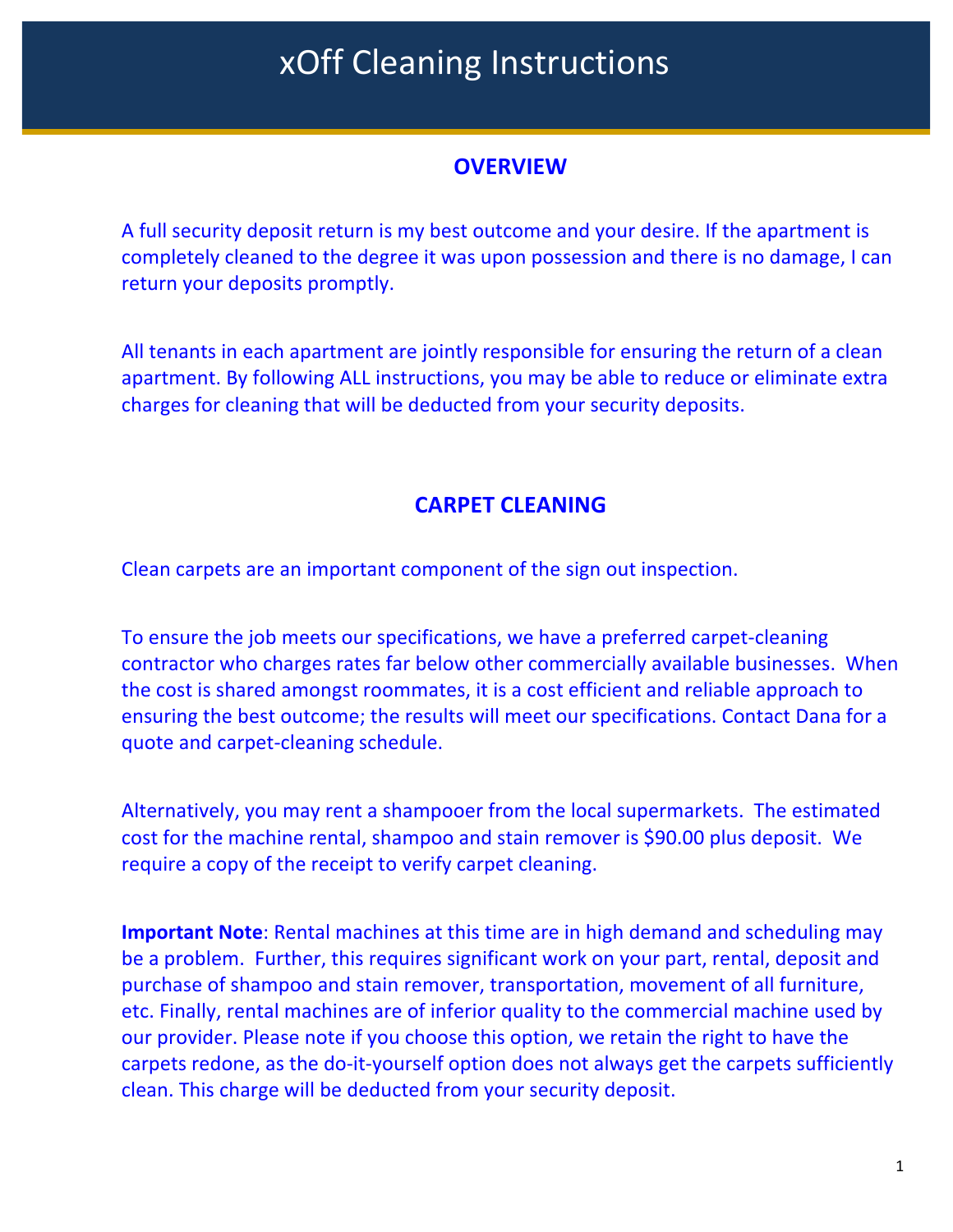## Kitchen

Clean all stovetop elements. Remove chrome ring and tray, scour both with SOS pads and cover tray with aluminum foil. Clean all stove areas, including dials, front, sides and hood fan.

\_\_\_\_\_\_\_\_\_\_\_\_\_\_\_\_\_\_\_\_\_\_\_\_\_\_\_\_\_\_\_\_\_\_\_\_\_\_\_\_\_\_\_\_\_\_

- For glass stovetops, use an approved glass stovetop scraper with a non-scratch cleaner to remove any burnt on food, clean thoroughly, rinse and shine.
- Oven: see video on how to clean an oven at www.xoff.ca/resources. Clean with Easy Off and follow instructions on can. When finished, turn on oven to burn off excess oven cleaner. When cool, wipe down white residue.
- Clean inside and outside of oven door.
- Clean oven drawer on bottom, place aluminum foil on bottom of drawer.
- Pull out stove, sweep and mop flooring. Be careful not to tear or scratch flooring.
- Remove all food from fridge. Clean out inside and outside, including racks. Defrost freezer. Move fridge to sweep and mop behind. Be careful not to tear flooring. Plug the fridge back in.
- Clean out microwave inside and out. Boil a cup of water in it and let sit for one minute to loosen cooked-on food. Use a paste of baking soda and water to remove stubborn spills. Wipe with a damp cloth.
- Clean dishwasher inside and out, including sides and tops of door.
- For furnished units, clean all other appliances, dishes, pots, pans, utensils, etc.
- For unfurnished units, remove all appliances, dishes, pots, pans, utensils, etc.
- Clean out kitchen sink with Comet so the sink shines.
- Clean out underneath kitchen sink. Discard all contents.
- Clean all food stains from walls and back splash.
- Disinfect and clean counter tops.
- Cupboards: remove all contents and clean the interior. Spray and wipe the exterior, including handle, grooves in woodwork and high touch areas.
- Remove all food.
- Dispose of all garbage.
- Clean kitchen table and chairs.
- Dust the ceiling, clean tops of shelves, walls, baseboards, window casings and sills. Clean/vacuum all cobwebs in corners and ceilings.
- Dust the ceiling fan. Since kitchen fans get greasy, spray each blade with all-purpose cleaner then clean with a microfiber cloth to remove any build-up.
- Clean exterior and interior doors, door knobs. Pay particular attention to high touch areas.
- Sweep and mop all floors and closets.
- Clean all light switches and clean all light fixtures.
- Replace all burnt out light bulbs.
- Clean windows with Windex.
- Vacuum blinds and curtains.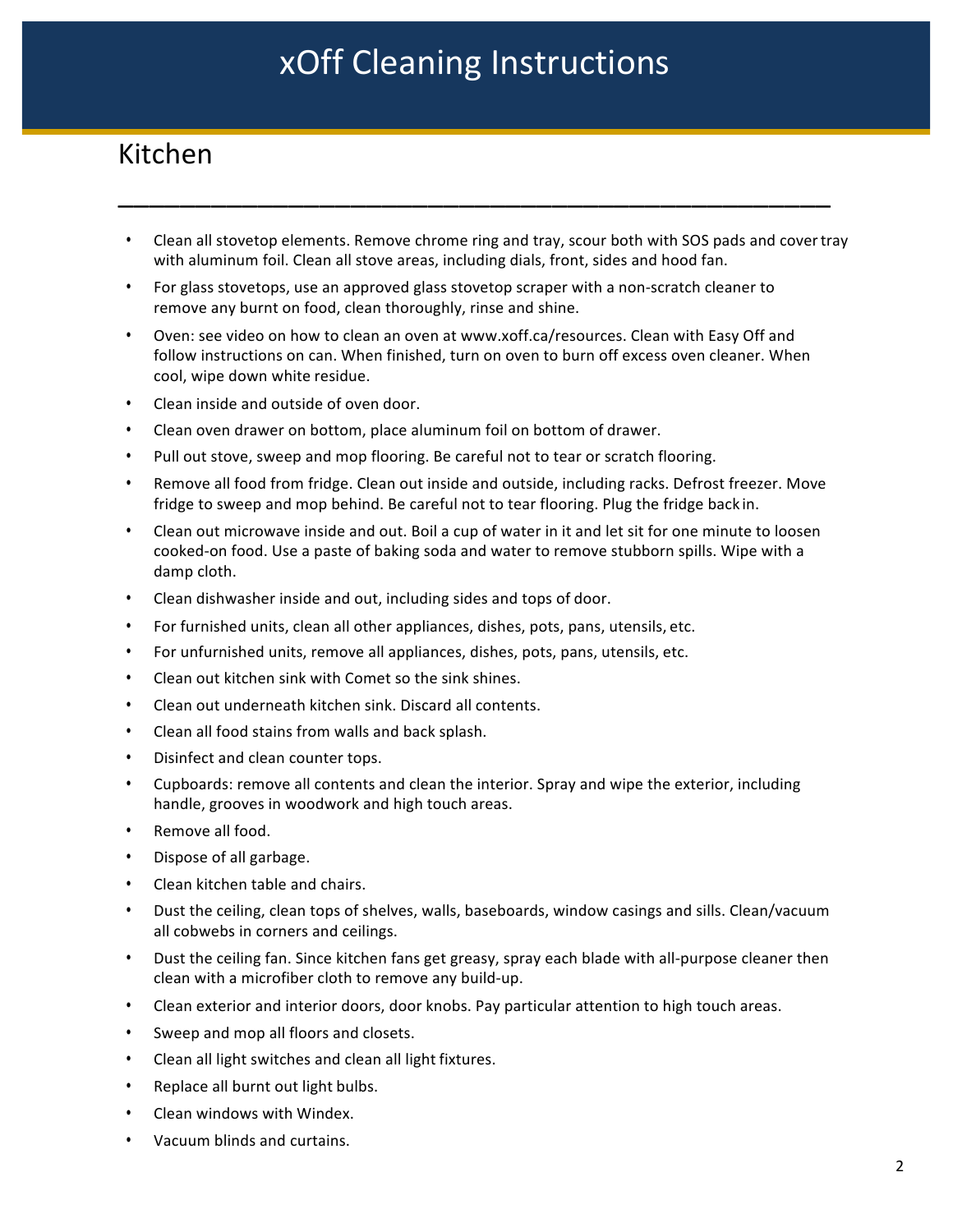## Bathrooms

- Clean and disinfect toilet(s) inside and out.
- Clean and disinfect bath and shower (do not use an abrasive cleaner like COMET, use a non-abrasive cleaner like VIM).
- Clean and disinfect sink(s) with non-abrasive cleaner.
- Clean inside of all cupboards, shelves, drawers, and medicine cabinets. Clean the outside and inside doors of cupboards, and door handles/knobs.
- Clean and disinfect countertops.
- Clean out underneath bathroom sink.
- Clean all stains from walls.
- Clean all light switches and light fixtures.
- Replace all burnt out light bulbs.
- Clean/vacuum all cobwebs in corners and ceilings.
- Clean mirrors and windows with Windex.
- Clean/vacuum all fans and air exchanger vents.
- Vacuum blinds and curtains.
- Sweep and mop all floors and closets.
- Remove and dispose of all garbage and bathroom products.

#### **Washer**

- Clean washer drum and all soap dust and residue from under the lid.
- Clean top, sides and all dials.

#### **Dryer**

- Vacuum out lint around all seams. Clean with a damp cloth.
- Clean outside and all dials.
- Empty out lint screen.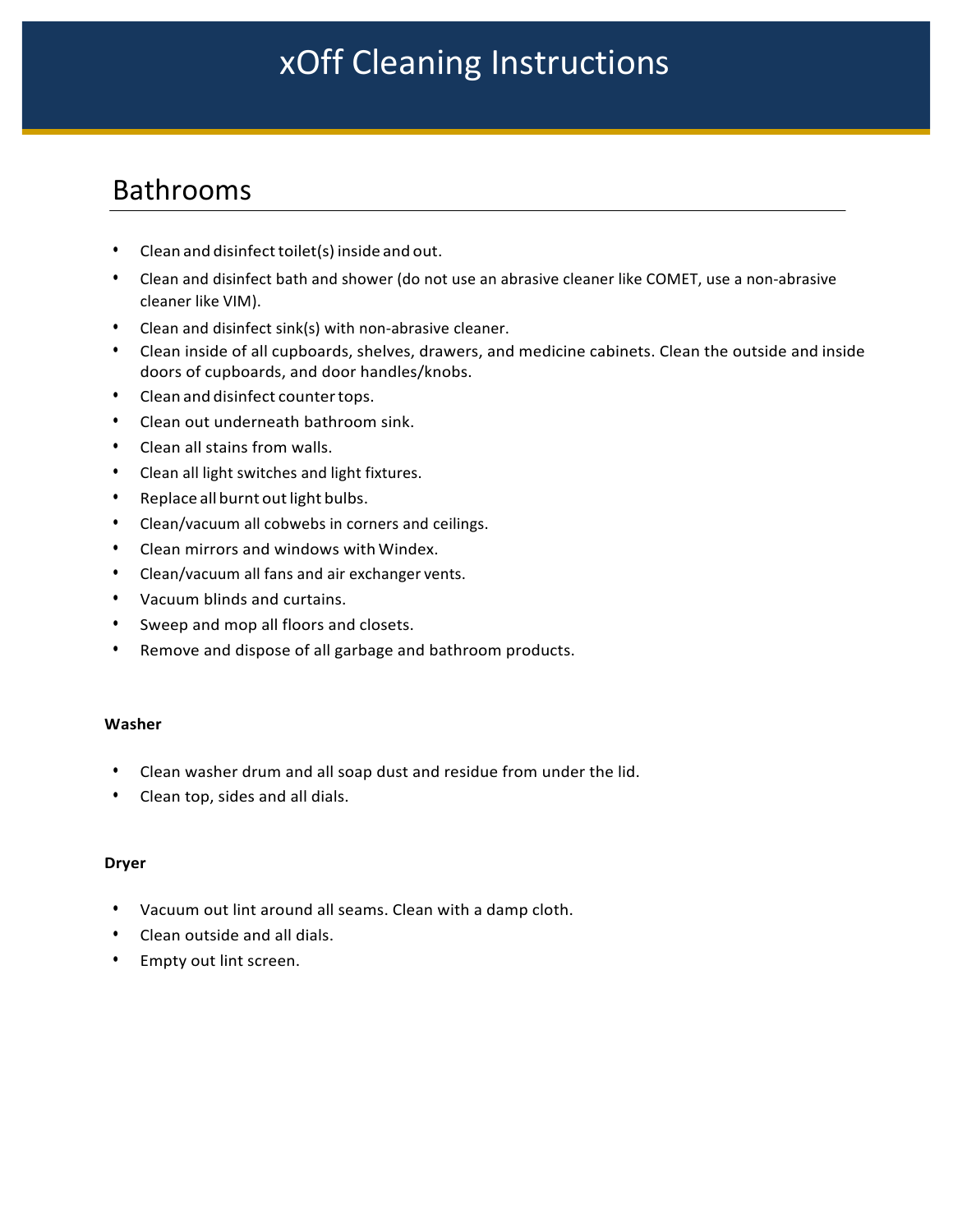### Bedrooms

- Clean out all closets, remove clothes, storage containers, hangers, etc.
- Clean bookshelves, desks, bureaus (including drawers) and bed frame. Remove all contents.
- Clean baseboards and radiators.
- Clean both sides of door, handles/knobs.
- Clean all stains from walls.
- Clean all light switches and light fixtures.
- Replace all burnt out light bulbs.
- Clean/vacuum all cobwebs in corners and ceilings.
- Clean mirrors and windows with Windex.
- Clean/vacuum all fans or air exchanger vents.
- Vacuum blinds and curtains.
- Vacuum mattress.
- Vacuum carpets or sweep and mop floors, including closets.
- Shampoo carpets move all furniture. Shampoo complete carpet area. Let dry. Replace all furniture to original location.

## Living Room and Halls

- Clean out all closets, remove all garbage, clothes, footwear and hangers.
- Dust and clean all shelves, drawers, cabinets, coffee and end tables, entertainment units.
- Clean TV exterior.
- Clean doors, knobs and high touch areas.
- Clean all stains from walls.
- Clean all light switches and light fixtures.
- Replace all burnt out light bulbs.
- Clean/vacuum all cobwebs in corners and ceilings.
- Clean mirrors and windows with Windex.
- Clean/vacuum all fans and air exchanger vents.
- Vacuum blinds and curtains.
- Vacuum sofas and chairs, remove cushions and vacuum the crevasses.
- Clean all baseboards and radiators.
- Sweep and mop all floors and closets.
- Move all furniture. Shampoo complete carpet area. Let dry. Restore all furniture to original location.